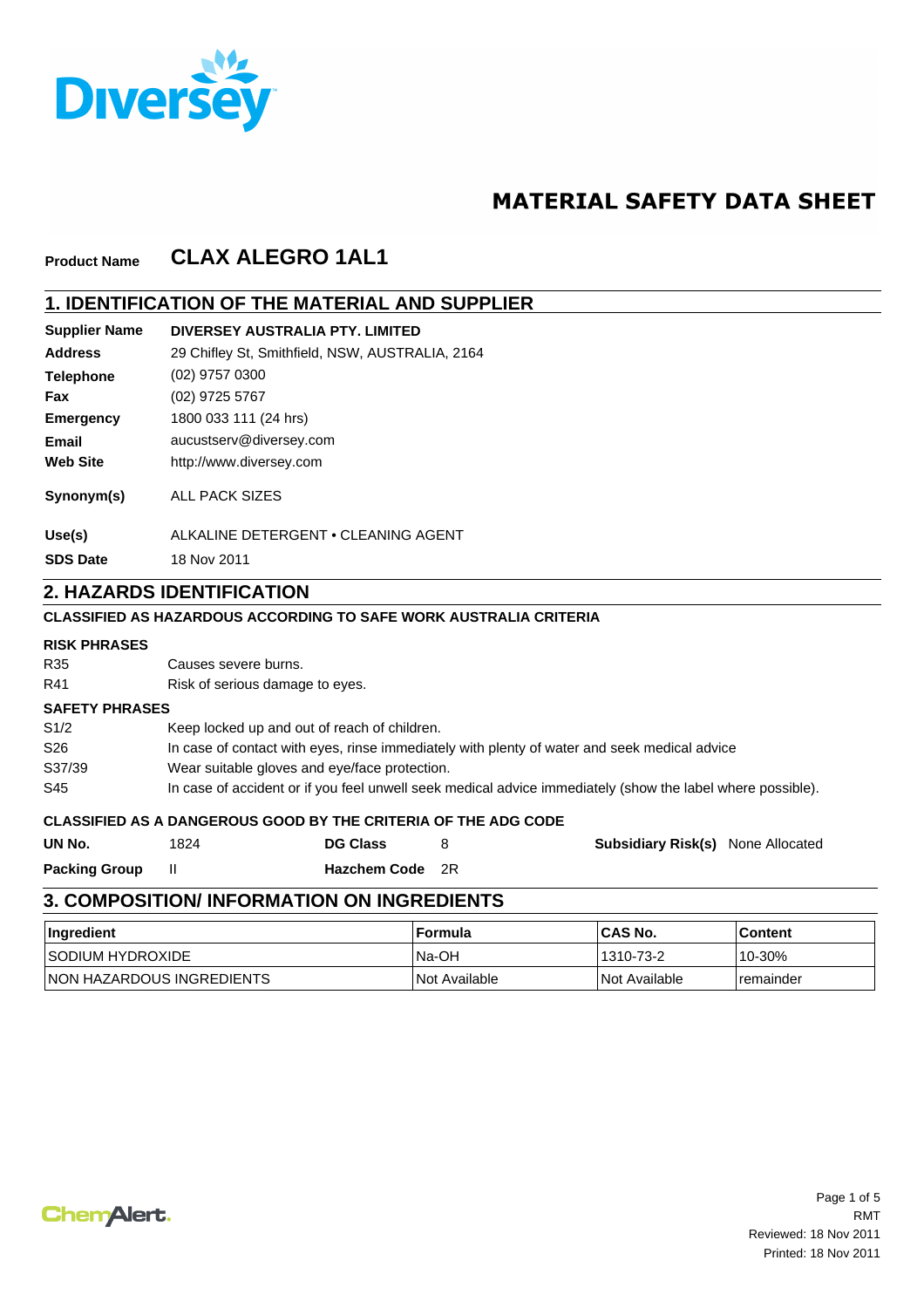### **4. FIRST AID MEASURES**

- **Eye** If in eyes, hold eyelids apart and flush continuously with running water. Continue flushing until advised to stop by a Poisons Information Centre, a doctor, or for at least 15 minutes.
- **Inhalation** If inhaled, remove from contaminated area. To protect rescuer, use an Air-line respirator where an inhalation risk exists. Apply artificial respiration if not breathing.
- **Skin** If skin or hair contact occurs, remove contaminated clothing and flush skin and hair with running water. Continue flushing with water until advised to stop by a Poisons Information Centre or a doctor.
- **Ingestion** For advice, contact a Poison Information Centre on 13 11 26 (Australia Wide) or a doctor (at once). If swallowed, do not induce vomiting.
- **Special treatment** CORROSIVE POISONING TREATMENT: Immediate treatment preferably in a hospital is mandatory. In treating corrosive poisoning, DO NOT INDUCE VOMITING; DO NOT ATTEMPT GASTRIC LAVAGE; and DO NOT ATTEMPT TO NEUTRALISE THE CORROSIVE SUBSTANCE. Vomiting will increase the severity of damage to the oesophagus as the corrosive substance will again come in contact with it. Attempting gastric lavage may result in perforating either the oesophagus or stomach. Immediately dilute the corrosive substance by having the patient drink milk or water. If the trachea has been damaged tracheostamy may be required. For oesophageal burns begin broad-spectrum antibiotics and corticosteroid therapy. Intravenous fluids will be required if oesophageal or gastric damage prevents ingestion of liquids. Long-range therapy will be directed toward preventing or treating oesophageal scars and strictures.

**First aid facilities** Eye wash facilities and safety shower should be available.

### **5. FIRE FIGHTING MEASURES**

- **Special hazards** Non flammable. May evolve toxic gases if strongly heated. May evolve flammable hydrogen gas in contact with some metals.
- **Advice for firefighters** Evacuate area and contact emergency services. Toxic gases may be evolved in a fire situation. Remain upwind and notify those downwind of hazard. Wear full protective equipment including Self Contained Breathing Apparatus (SCBA) when combating fire. Use waterfog to cool intact containers and nearby storage areas.

**Extinguishing** Prevent contamination of drains or waterways.

**media**

**Hazchem Code** 2R

## **6. ACCIDENTAL RELEASE MEASURES**

**Spillage** Contact emergency services where appropriate. Use personal protective equipment. Clear area of all unprotected personnel. Ventilate area where possible. Contain spillage, then cover / absorb spill with non-combustible absorbent material (vermiculite, sand, or similar), collect and place in suitable containers for reuse, treatment and/or disposal.

### **7. STORAGE AND HANDLING**

- Store in a cool, dry, well ventilated area, removed from oxidising agents, acids, active metals, heat or ignition sources and foodstuffs. Ensure containers are adequately labelled, protected from physical damage and sealed when not in use. Large storage areas should be bunded and have appropriate ventilation systems. **Storage**
- **Precautions for safe handling** Before use carefully read the product label. Use of safe work practices are recommended to avoid eye or skin contact and inhalation. Observe good personal hygiene, including washing hands before eating. Prohibit eating, drinking and smoking in contaminated areas.

## **8. EXPOSURE CONTROLS/ PERSONAL PROTECTION**

#### **Exposure Stds**

| -----                                                 | ence                          | TWA |      | <b>CTC</b><br>. |   |
|-------------------------------------------------------|-------------------------------|-----|------|-----------------|---|
| -<br>limitation<br>droxide<br>(beak<br>hvdi<br>111 Ir | 51101<br>SIML<br>ו ב <i>ו</i> | .   | ma/m | .               | . |

**Biological Limits** No biological limit allocated.

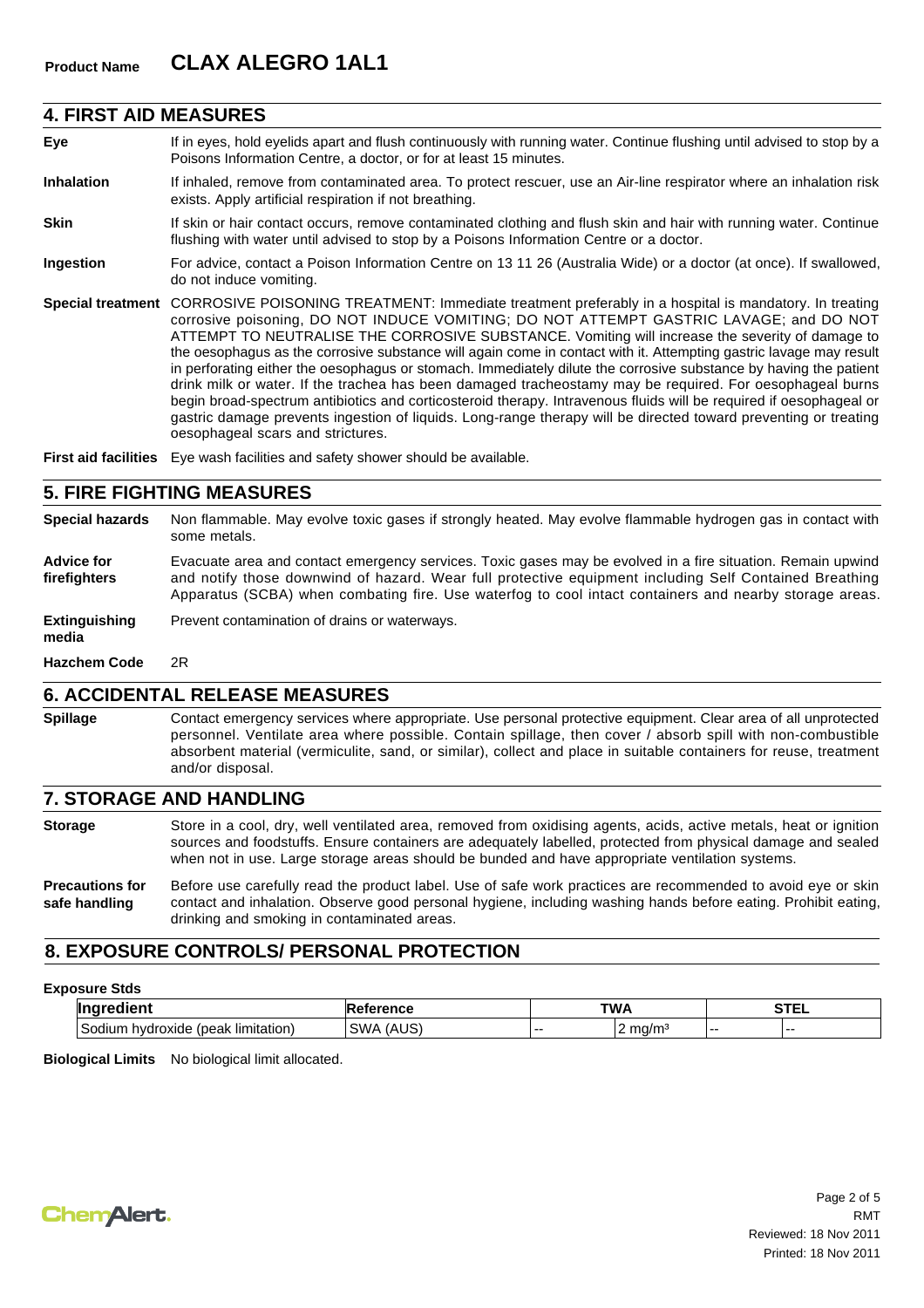# **Product Name CLAX ALEGRO 1AL1**

**Engineering Controls PPE**

Avoid inhalation. Use in well ventilated areas. Where an inhalation risk exists, mechanical extraction ventilation is recommended. Maintain vapour levels below the recommended exposure standard.

Wear splash-proof goggles, a PVC apron, rubber boots, rubber or PVC gloves, a faceshield and coveralls. At high vapour levels, wear: an Air-line respirator.



## **9. PHYSICAL AND CHEMICAL PROPERTIES**

| Appearance                      | <b>CLEAR COLOURLESS LIQUID</b> | Solubility (water)                             | <b>SOLUBLE</b>       |
|---------------------------------|--------------------------------|------------------------------------------------|----------------------|
| Odour                           | <b>CHARACTERISTIC ODOUR</b>    | <b>Specific Gravity</b>                        | 1.30                 |
| рH                              | >12.5                          | % Volatiles                                    | <b>NOT AVAILABLE</b> |
| <b>Vapour Pressure</b>          | 18 mm Hg @ 20°C                | Flammability                                   | <b>NON FLAMMABLE</b> |
| <b>Vapour Density</b>           | <b>NOT AVAILABLE</b>           | <b>Flash Point</b>                             | NOT RELEVANT         |
| <b>Boiling Point</b>            | 100°C (Approximately)          | <b>Upper Explosion Limit</b>                   | NOT RELEVANT         |
| <b>Melting Point</b>            | $< 0^{\circ}$ C                | <b>Lower Explosion Limit</b>                   | NOT RELEVANT         |
| <b>Evaporation Rate</b>         | AS FOR WATER                   |                                                |                      |
| <b>Autoignition Temperature</b> | NOT AVAILABLE                  | <b>Decomposition Temperature NOT AVAILABLE</b> |                      |
| <b>Partition Coefficient</b>    | <b>NOT AVAILABLE</b>           | <b>Viscosity</b>                               | <b>NOT AVAILABLE</b> |

## **10. STABILITY AND REACTIVITY**

**Chemical stability** Stable under recommended conditions of storage. **Conditions to avoid** Avoid heat, sparks, open flames and other ignition sources. **Material to Avoid** Incompatible with oxidising agents (eg. hypochlorites), acids (eg. nitric acid), metals, heat and ignition sources. **Hazardous Decomposition Products** May evolve toxic gases if heated to decomposition. **Hazardous Reactions** Polymerization is not expected to occur.

## **11. TOXICOLOGICAL INFORMATION**

| <b>Health hazard</b><br>summary | This product has the potential to cause serious adverse health effects. Use safe work practices to avoid eye or<br>skin contact and inhalation. Over exposure may result in severe skin, eye and respiratory burns with possible<br>permanent tissue damage. Upon dilution, the potential for adverse health effects may be reduced. |
|---------------------------------|--------------------------------------------------------------------------------------------------------------------------------------------------------------------------------------------------------------------------------------------------------------------------------------------------------------------------------------|
| Eye                             | Contact may result in irritation, lacrimation, pain, redness, conjunctivitis and corneal burns with possible<br>permanent damage.                                                                                                                                                                                                    |
| <b>Inhalation</b>               | Over exposure may result in irritation of the nose and throat, coughing and bronchitis. High level exposure may<br>result in ulceration of the respiratory tract, lung tissue damage, chemical pneumonitis and pulmonary oedema.<br>Effects may be delayed.                                                                          |
| <b>Skin</b>                     | Contact may result in irritation, redness, pain, rash, dermatitis and possible burns. Effects may be delayed.                                                                                                                                                                                                                        |
| Ingestion                       | Ingestion may result in burns to the mouth and throat, nausea, vomiting, abdominal pain and diarrhoea. Ingestion<br>of large quantities may result in ulceration, unconsciousness, convulsions and death.                                                                                                                            |
| <b>Toxicity Data</b>            | SODIUM HYDROXIDE (1310-73-2)<br>LD50 (Intraperitoneal): 40 mg/kg (mouse)<br>LDLo (Ingestion): 1.57 mg/kg (human)                                                                                                                                                                                                                     |

## **12. ECOLOGICAL INFORMATION**

**Other adverse effects** WATER: If released to waterways, alkaline products may change the pH of the waterway. Fish will die if the pH reaches 10-11 (goldfish 10.9, bluegill 10.5). SOIL: May leach to groundwater with toxic effects on aquatic life as above. ATMOSPHERE: Not expected to reside in the atmosphere. Drops or particles released to atmosphere should be removed by gravity and/or be rained out.



Page 3 of 5 Reviewed: 18 Nov 2011 Printed: 18 Nov 2011 RMT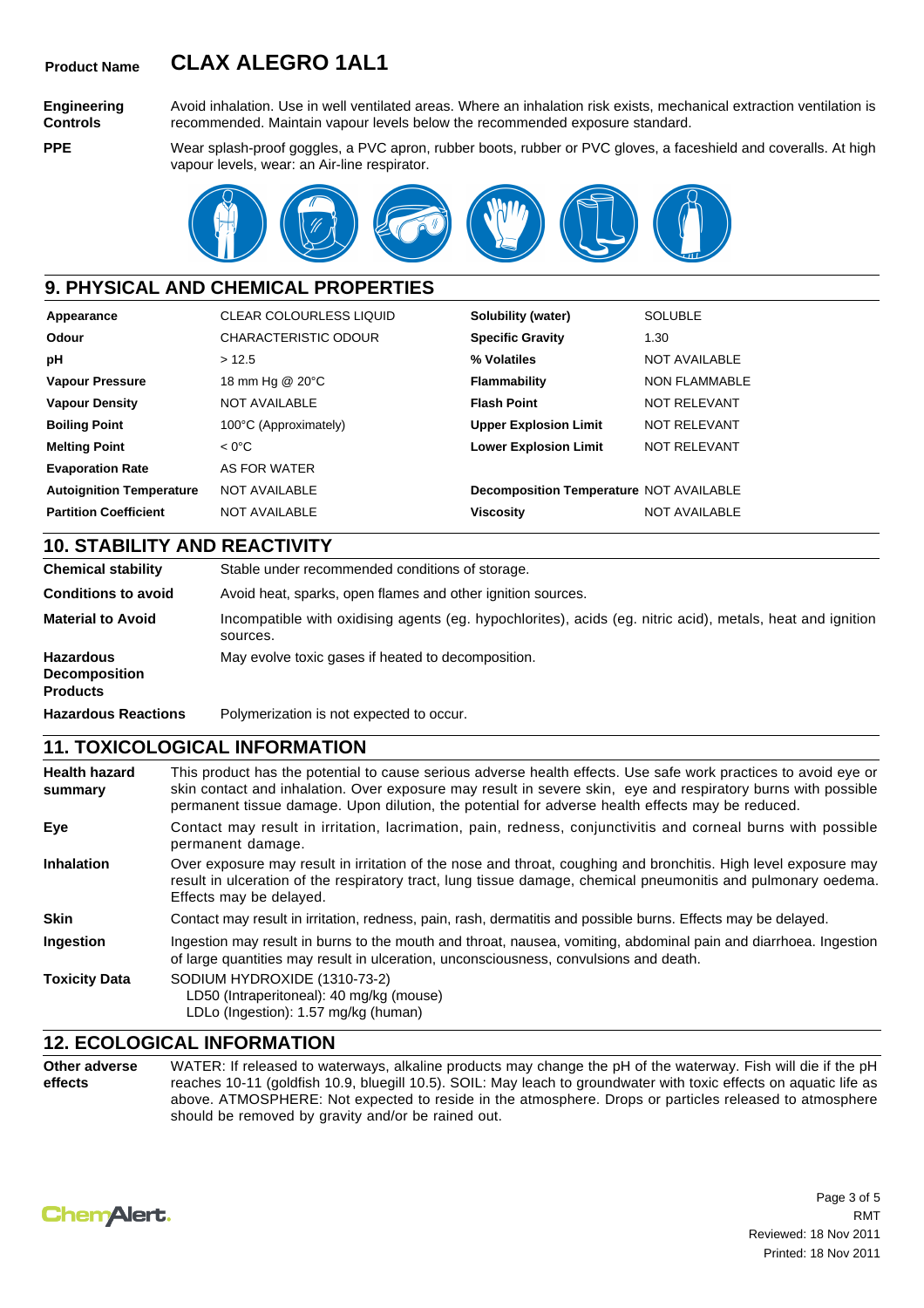# **Product Name CLAX ALEGRO 1AL1**

## **13. DISPOSAL CONSIDERATIONS**

**Waste disposal** Neutralise with dilute acid (eg. 3 mol/L hydrochloric acid) or similar. For small amounts absorb with sand or similar

and dispose of to an approved landfill site. Contact the manufacturer for additional information.

Legislation **Dispose of in accordance with relevant local legislation.** 

**14. TRANSPORT INFORMATION**



### **CLASSIFIED AS A DANGEROUS GOOD BY THE CRITERIA OF THE ADG CODE**

| <b>Shipping Name</b> | SODIUM HYDROXIDE SOLUTION |                     |    |                           |                |
|----------------------|---------------------------|---------------------|----|---------------------------|----------------|
| UN No.               | 1824                      | <b>DG Class</b>     | 8  | <b>Subsidiary Risk(s)</b> | None Allocated |
| <b>Packing Group</b> | $\mathbf{H}$              | <b>Hazchem Code</b> | 2R | <b>GTEPG</b>              | 8A1            |
| <b>IATA</b>          |                           |                     |    |                           |                |
| <b>Shipping Name</b> | SODIUM HYDROXIDE SOLUTION |                     |    |                           |                |
| UN No.               | 1824                      | <b>DG Class</b>     | 8  | <b>Subsidiary Risk(s)</b> | None Allocated |
| <b>Packing Group</b> | Ш                         |                     |    |                           |                |
| <b>IMDG</b>          |                           |                     |    |                           |                |
| <b>Shipping Name</b> | SODIUM HYDROXIDE SOLUTION |                     |    |                           |                |
| UN No.               | 1824                      | <b>DG Class</b>     | 8  | <b>Subsidiary Risk(s)</b> | None Allocated |
| <b>Packing Group</b> | Ш                         |                     |    |                           |                |

## **15. REGULATORY INFORMATION**

**Poison Schedule** Classified as a Schedule 6 (S6) Poison using the criteria in the Standard for the Uniform Scheduling of Medicines and Poisons (SUSMP).

**AICS** All chemicals listed on the Australian Inventory of Chemical Substances (AICS).

## **16. OTHER INFORMATION**

**Additional Information** RESPIRATORS: In general the use of respirators should be limited and engineering controls employed to avoid exposure. If respiratory equipment must be worn ensure correct respirator selection and training is undertaken. Remember that some respirators may be extremely uncomfortable when used for long periods. The use of air powered or air supplied respirators should be considered where prolonged or repeated use is necessary.

> EXPOSURE STANDARDS - TIME WEIGHTED AVERAGE (TWA) or WES (WORKPLACE EXPOSURE STANDARD) (NZ): Exposure standards are established on the premise of an 8 hour work period of normal intensity, under normal climatic conditions and where a 16 hour break between shifts exists to enable the body to eliminate absorbed contaminants. In the following circumstances, exposure standards must be reduced: strenuous work conditions; hot, humid climates; high altitude conditions; extended shifts (which increase the exposure period and shorten the period of recuperation).

ABBREVIATIONS: ACGIH - American Conference of Industrial Hygienists. ADG - Australian Dangerous Goods. BEI - Biological Exposure Indice(s). CAS# - Chemical Abstract Service number - used to uniquely identify chemical compounds. CNS - Central Nervous System. EC No - European Community Number. HSNO - Hazardous Substances and New Organisms. IARC - International Agency for Research on Cancer. mg/m³ - Milligrams per Cubic Metre. NOS - Not Otherwise Specified. pH - relates to hydrogen ion concentration using a scale of 0 (high acidic) to 14 (highly alkaline). ppm - Parts Per Million. RTECS - Registry of Toxic Effects of Chemical Substances.